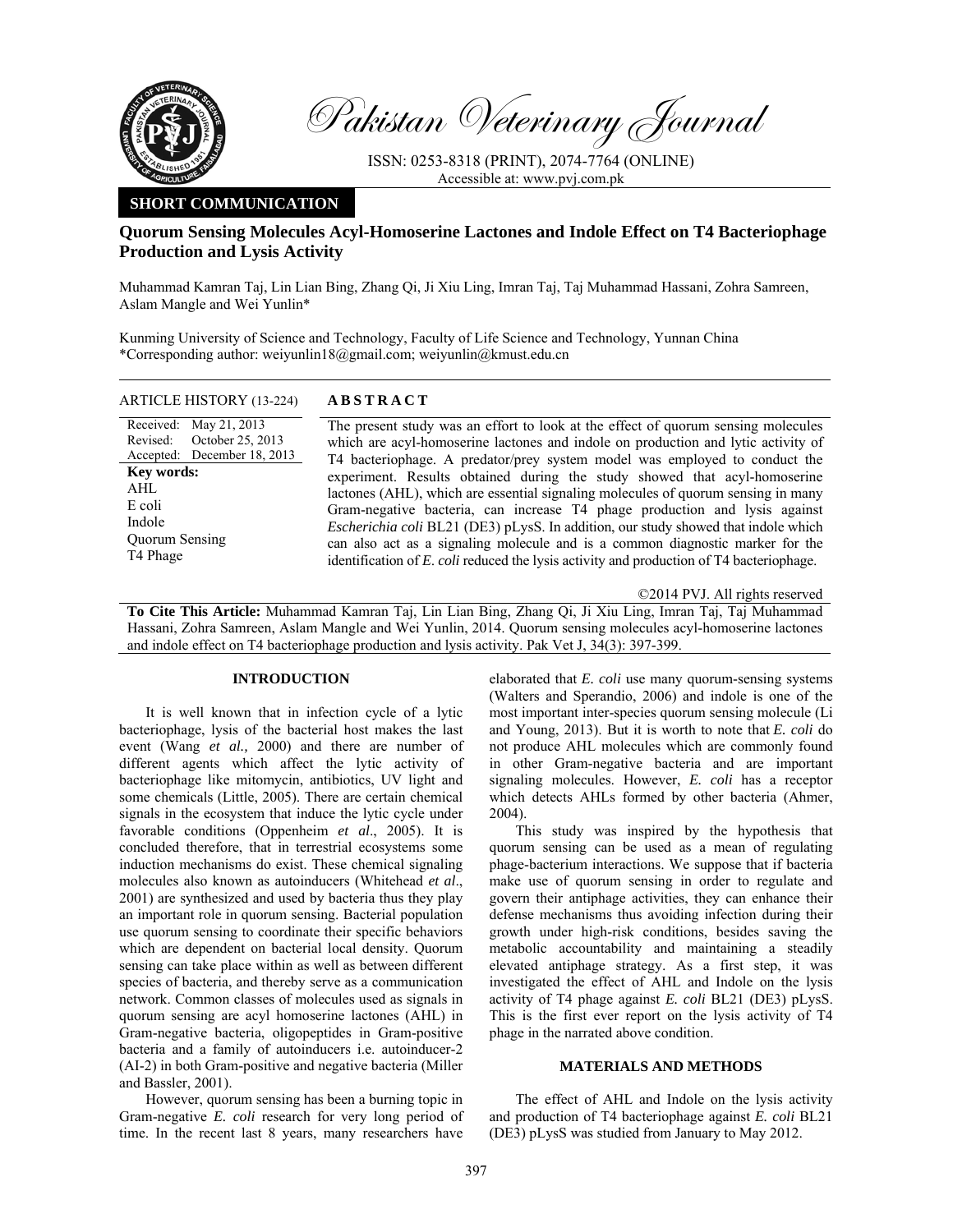**Bacteria and Phage:** In order to conduct the study, the *E. coli* BL21 (DE3) pLysS strain was used as the primary host for lysis activity of the bacteriophage named *E. coli*  bacteriophage (ATCC11303-B4). The *E. coli* BL21 (DE3) pLysS was obtained from the American Type Culture Collection (ATCC). All bacterial and phage stock cultures prepared/obtained were stored at -80º C in Luria-Bertani broth (Oxiod) containing 50% (v/v) glycerol. Phage titer was determined as plaque-forming units (pfu/ml) using the double layer agar plate method.

**Media, chemicals, and other reagents:** LB medium containing 10g tryptone, 5g yeast extract and 10g sodium chloride per 1,000ml of water (pH 7). *N*-Butyryl-DL-Homoserine lactone  $C_8H_{13}NO_3$  (>97%, HPLC) and Indole  $C_8H_7N$  (>99%) were obtained from Sigma–Aldrich (USA).  $C_8H_{13}NO_3 (0.1%)$  concentration working solutions (1,000 mg L−1) of the analytes were prepared in acetonitrile (ACN). The solutions were kept at −20°C and stored for four weeks, while to obtain indole working solution; it was diluted in water to receive a final concentration of 0.5%.

Plaque count assays: The progress of lysis and production were recorded by plaque count assays to check the effect of AHL and indole on the lysis activity of T4 bacteriophage (4x109 pfu/ml) against *E. coli* BL 21(DE3) pLysS (1 OD at 600nm). The effect of AHL and indole on diluted bacteriophage was also checked, for dilution test T4 bacteriophage was diluted in LB broth through a serial dilution. In order to avoid indole production by *E. coli*, 12 hours incubated *E.coli* cells in LB media were centrifuged (13000rpm/15min). By centrifugation all the indole produced during incubation in media was removed. The *E. coli* cells were taken and suspended in fresh LB media broth for experimental use.

**Plating of phage:** For AHL and indole experiment 20  $\mu$ l of AHL/indole, was added to 0.2 ml of bacterial culture (*E. coli* cells from fresh LB media) and then allowed to adsorb to the *E. coli* for 3 minutes followed by addition of 0.1 ml of T4 bacteriophage to suspension. The suspension was then added to the soft agar and poured onto base plate. Agar tube was rolled between palms to mix for 2 or 3 seconds, and quickly poured onto agar surface of warm base plate. In order to disperse soft agar over the surface of the base plate agar they were gently moved in the pattern of figure eight. Soft agar was allowed to harden and then incubated at 37°C.

**Plaque size determination:** Pictures of plates with T4 bacteriophage plaques were taken using the gel documentation system and diameters of plaques were measured manually.

**Statistical analysis:** Statistical analysis included t test for the comparison of change in outcome variables in response to AHL and Indole with methods described by sigma stat. The analysis was carried out with Graph Pad Prism 5 software.

### **RESULTS**

Relationship of quorum sensing molecules on lytic activity of T4 bacteriophage and its production experi-



**Fig. 1:** Relationship of quorum sensing molecules on lytic activity of T4 bacteriophage: AHL increased the lysis activity of T4 bacteriophage while indole decreased the lysis activity.



**Fig. 2:** AHL and indole effect the lysis activity of diluted T4 bacteriophage: the results showed that AHL increased the lysis activity in diluted T4 phage while indole decreased the lysis activity in diluted T4 phage (P<0.004).



**Fig. 3:** AHL and indole effect plaques size of T4 bacteriophage. AHL increased the plaque size and indole reduced the plaque size as compared to the control as shown in Fig.